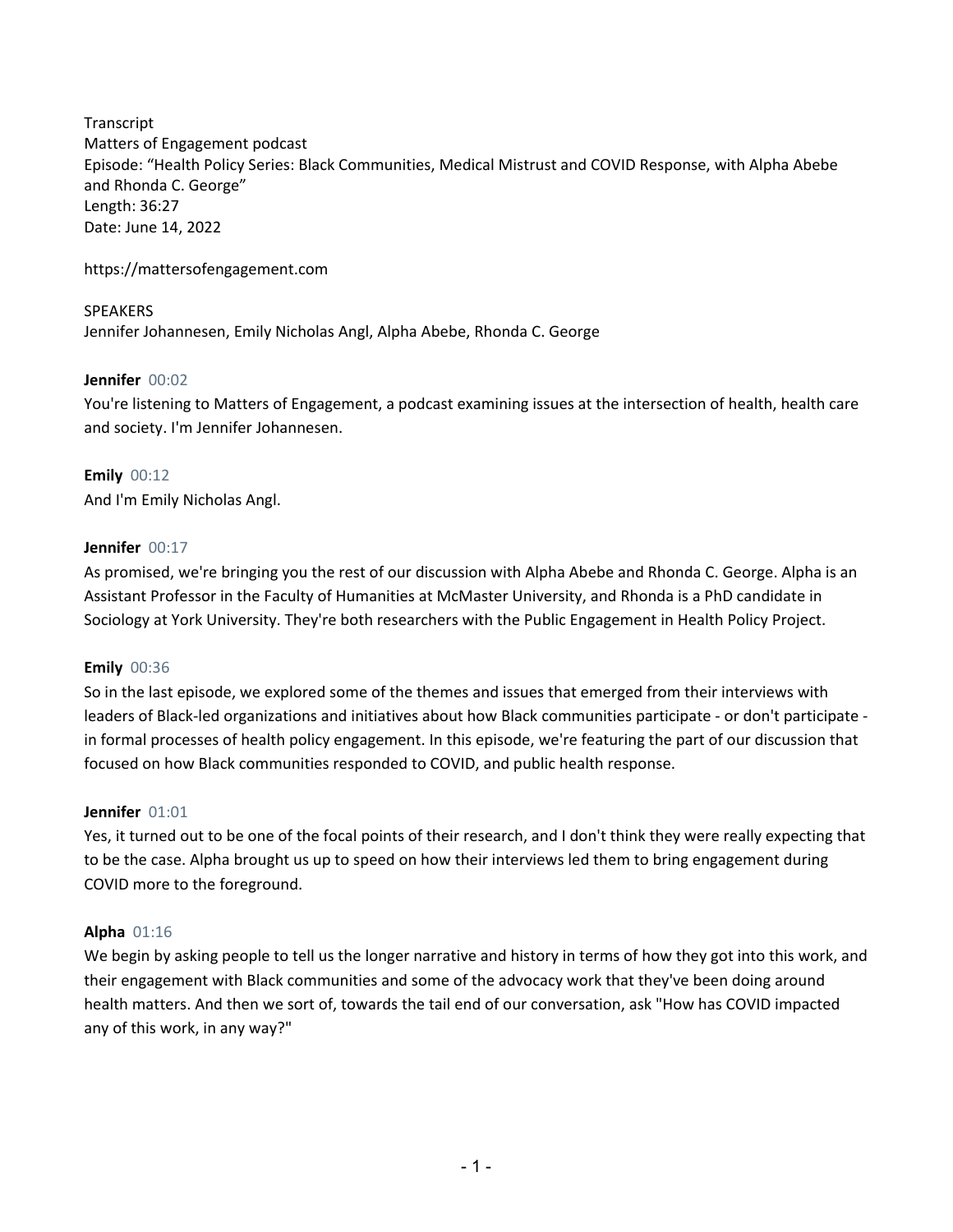#### **Jennifer** 01:36

The research team is continuing to analyze their findings. But one thing that stood out right away is that Black communities were not in the least surprised at how things unfolded.

### **Alpha** 01:45

[There was] a suggestion that nothing has changed in the sense that there was no big surprise, no big revelation. That it didn't open their eyes to things that they hadn't been aware of, or they were essentially... what it meant was an amplification of a lot of the dynamics and issues that they had been working to address. Many people spoke to the fact that it was very much a revelation to other people. You know, we have some really harrowing stats that show that Black communities were disproportionately impacted by COVID, you know, by a large margin in many respects, and a lot of people were surprised by that. But many of the Black health advocates and community leaders have sort of said: Obviously, like, clearly, they would be the most impacted. That writing has been on the wall for a long time. And it's a reflection of the gaps in the cracks in the system that we've been raising alarm bells around.

### **Emily** 02:46

I remember there being so much reporting and talk on social media about the disproportionate impact of COVID on Black communities. It was shared with alarm and surprise and a sense of: we have to DO something about this. But it was all a bit vague.

### **Jennifer** 03:04

Rhonda describes that surprise as evidence that people outside of Black communities just haven't been paying attention.

#### **Rhonda** 03:11

I think it demonstrates the ways in which across racial groups that Black communities in particular, they are experiencing health and health care and the healthcare system in different ways. And so when everybody, or the broader society, is surprised by COVID, or when they start to recognize gaps in the system and they're surprised, what we were hearing is that "we've been in a pandemic," or "we've already been on fire in regard to these issues." So it's... I think it's very interesting - and not surprising - but very interesting. Watching how surprised other people are about how our healthcare system and our broader systems are responding. And the disproportionate... the disproportionalities, when, as a community? It's kind of like, we already knew this. It's not new information. I think it just further reinforces the notion or the idea that y'all are not paying attention to us. We've been speaking, advocating for a very long time and you're not listening. I think it can... it may contribute to a lot of mistrust, a lot of negative feelings perhaps. Because, you know, this is yet another reminder that they're not paying attention, or that they may not care.

#### **Jennifer** 04:33

And with COVID, that apathy gave way to a kind of panic. Government, health care, all of our big systems... they were caught off guard and tried to quickly pivot their services and ways of thinking. And in that process, even the most basic efforts of community consultation went out the window.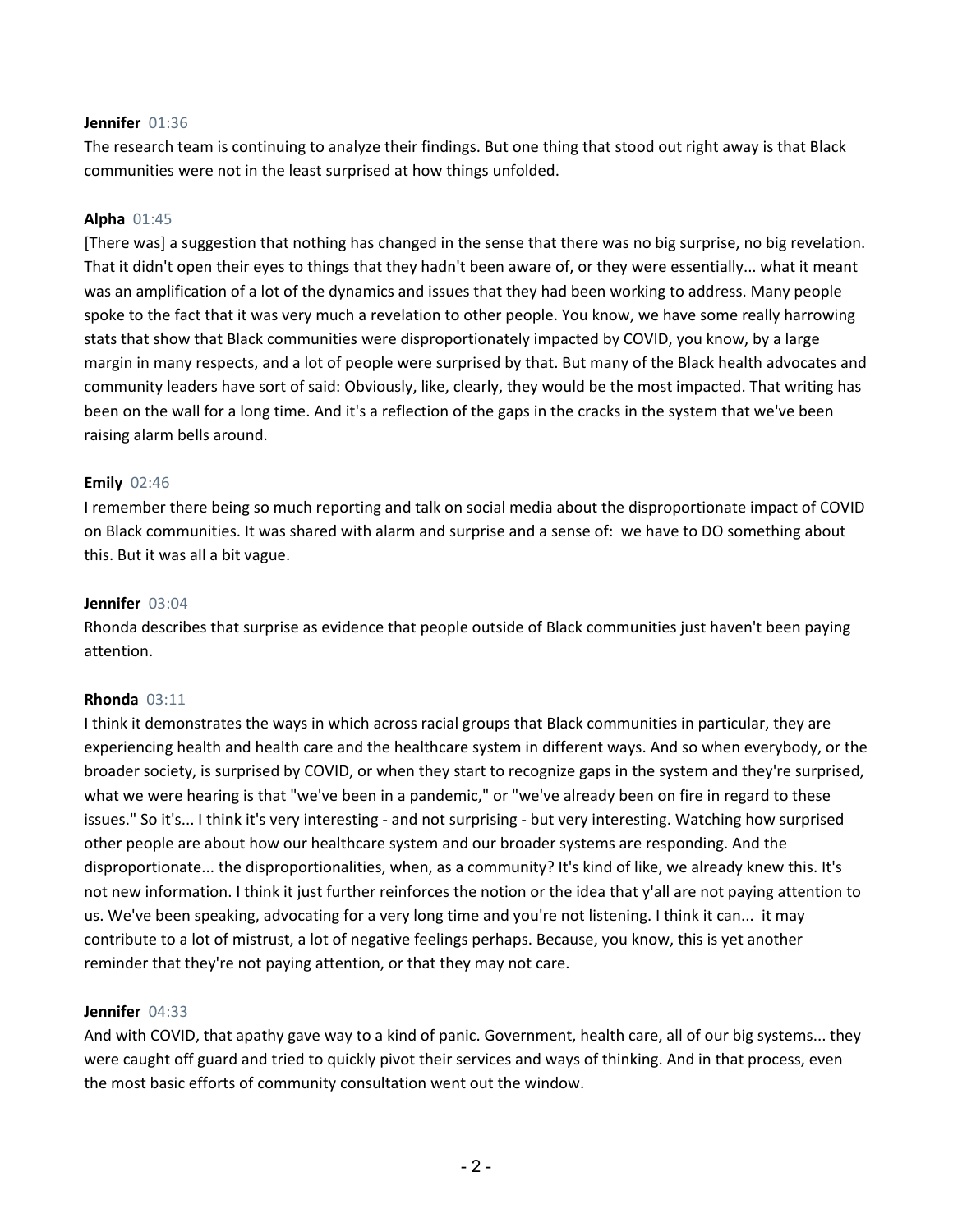### **Emily** 04:51

But as various public health initiatives and messages started to roll out - including social distancing, masks, vaccinations - mainstream media and healthcare institutions were taken aback when some communities expressed skepticism about some of those interventions, or were non compliant.

### **Alpha** 05:09

As soon as COVID hit, on the ground, Black community leaders... they knew that what was coming, right? They knew they knew what was going to happen. It's not unique to Black communities - many other communities who experienced marginalization I think were in a similar position, where they could see the avalanche coming and wanted to think creatively about how to be responsive. But were kind of left out of those decision-making processes. And I think there was this sense that "we don't have time to consult, we don't have time to, to engage, and we just have to act." And then, lo and behold, you have these outcomes. And also you develop these systems that are meant to support communities. And then there's this surprise and shock that community members are not responding, are not accessing these resources, do not trust the various sort of medical responses that... including kind of, you know, the rollout of the vaccination, and all these things happen. And then it was like, "Oh no, what's going on?" Like, how do we respond to this?" And you and then you had all these follow up initiatives and funding streams that were popping up. Like, "can you come up with interesting solutions that are going to get communities to trust the medical system?" It was just all backward, a lot of this could have been avoided.

### **Jennifer** 06:34

Yeah, it seems that perhaps a public health crisis is the exact wrong time to try and build relationships and trust with communities who have not historically been included in health policy decision making, and whose health and health care needs continued to be neglected. But this, of course, doesn't mean that Black communities didn't recognize both the real danger posed by COVID, or their own tenuous connection to mainstream health services. Alpha notes that communities did respond to COVID, but did so on their own terms.

## **Alpha** 07:06

For me, one of the most inspiring things to really watch during this pandemic time has been all the incredible examples of mutual aid and community and grassroots support that developed - I mean, almost overnight because many communities, including various Black communities knew right away instinctively that "okay, we are in a lot of mess. And we know that it's going to take a while before they even think to come to us. And so we're gonna have to act and act now and figure out how to support each other." And you see so many incredible grassroots initiatives that that grew out of that understanding. I think it's important to... as we talk about some of the apathy and mistrust and resistance that community members might have displayed, it's important to recognize that they were not just sort of sitting in this burning house doing nothing. Many of them were out there looking for ways to support their neighbours, to support their communities, to develop really sophisticated response systems that meant that they could weather the storm. Although they shouldn't have had to, in many respects.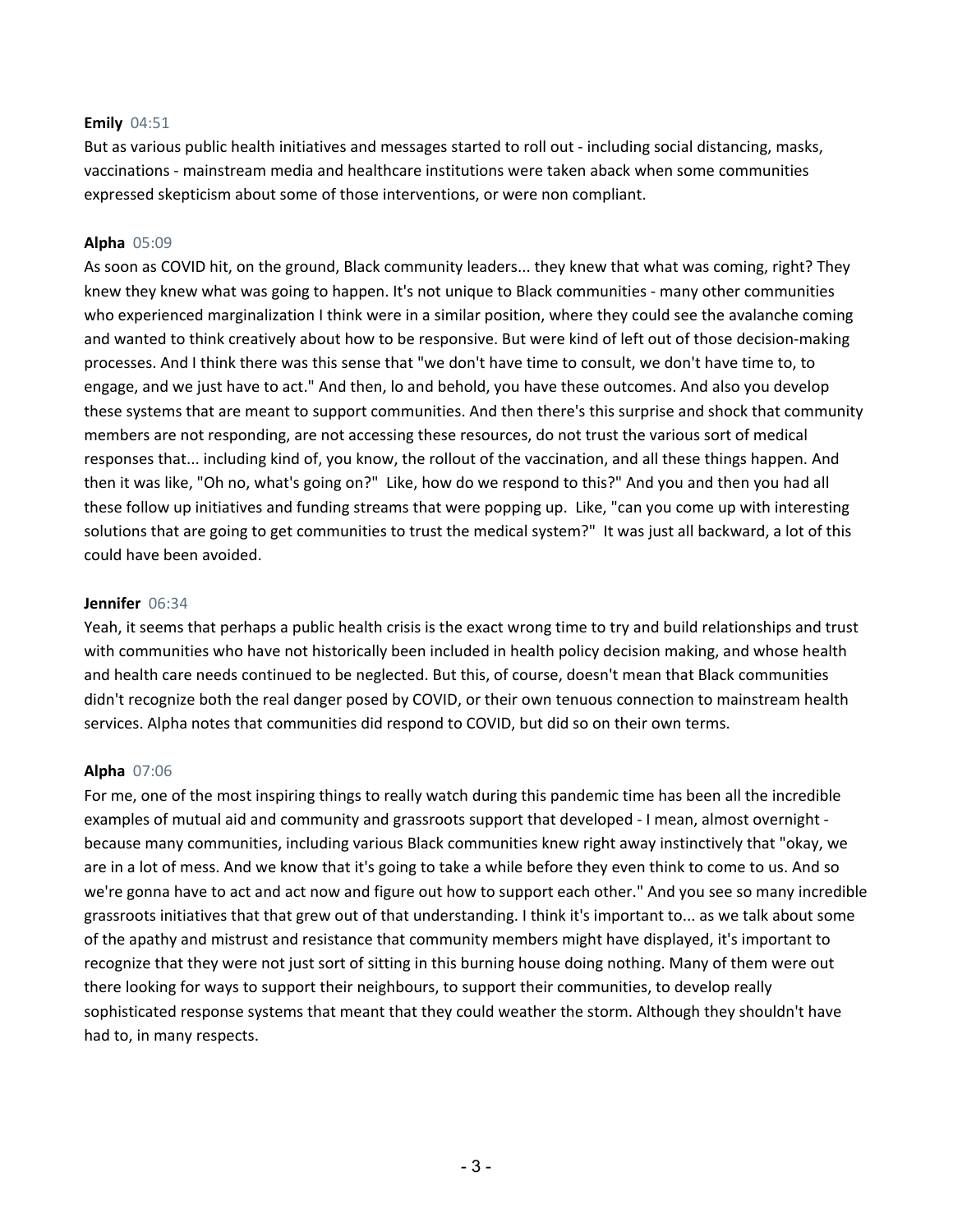### **Emily** 08:14

Yeah, Alpha talks about these grassroots efforts developing seemingly overnight. And yes, COVID-specific responses would have had to pop up quickly. But this level of organizing could only have been possible because of how much experience Black communities have and fending for themselves and seeking creative solutions, due to a long history of neglect and mistreatment.

### **Alpha** 08:37

I think it's really important whenever we have any kind of conversation about mistrust, or resistance, particularly some of the racialized undertones that come with those conversations, to recognize that that mistrust, that resistance, that anger... is a very logical response to a long history and a very contemporary history of being ignored, of being mistreated and of not being served in various healthcare settings. And so the only logical response, given those certain set of circumstances, historical and current lived experience, would be to be mistrustful and to be skeptical, and to look elsewhere for information and support. So I think we saw a lot of that during this time COVID.

### **Emily** 09:19

And even as all this information came to light, first that Black communities were disproportionately affected by COVID... and that Black communities weren't so bought into public health interventions... and even acknowledging then that their mistrust of the medical system is justified... well, as Rhonda observes, these awarenesses haven't amounted to much.

#### **Rhonda** 09:49

I also think we have to think about how did our responses or non-response - including the surprise, right? - and including this scrambling that we saw the broader society do... how did that kind of exacerbate existing relations between the community and the broader medical system? And I'm thinking about the fact that we collected the data, we found out that Black people were being disproportionately affected. But then what did we actually do with that information? Besides the vaccination clinics. Which is a good thing, and which is necessary. But when we have these vaccination clinics, how does that actually address the deeper issues? So we're dealing with the acute issues, but not the broader, deeper, more long term issues.

#### **Jennifer** 10:43

Well, and like so many of our modern ills, this avoidance of dealing with deeper issues partly stems from a failure to confront or even know our country's history. And regardless of whether it's due to willful ignorance, or having convenient short-term memory, or a strategic rewriting of history, it all amounts to the same thing.

#### **Rhonda** 11:04

One of the things that really irked me that I noticed is, we were using African American History and African American narratives. So I don't know if you saw the articles of Tuskegee, and all of these discussions, and we're using that to talk about Black Canadians [fades]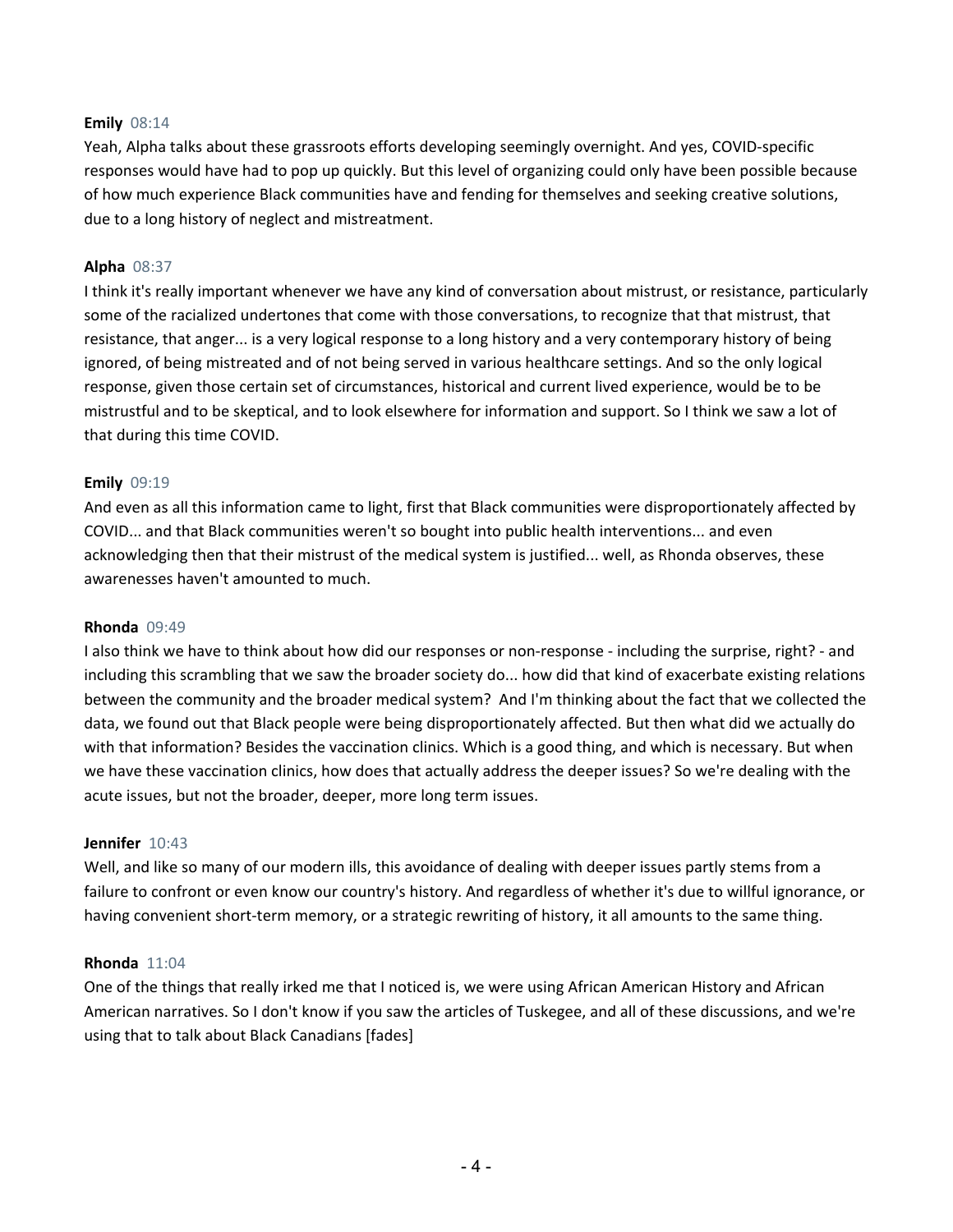#### **Jennifer** 11:21

Rhonda mentioned Tuskegee. She's referring to a 40-year long, cruel and unethical medical experiment conducted by the US Public Health Service. It was performed on African American men and caused terrible harm and suffering related to untreated syphilis. It's certainly an important part of a wider narrative of anti-Black racism in North America, but not necessarily relevant to the experiences of all Black people in Canada. We'll put some links in the shownotes for more information.

### **Rhonda** 11:49

And we're using that to talk about Black Canadians, who are very diverse group and do not necessarily share all of the history that African Americans have, right? And so do we even have, you know, an understanding or data about what medical mistrust looks like in a Black Canadian context, in our diverse communities? Why it's there, why it happens, what are the roots of it? And as Alpha was saying earlier, may actually be rooted in a medical neglect that is happening contemporarily. So I kind of feel like...we have this great opportunity to address something and I feel like yet again, we're going to miss it.

### **Emily** 12:40

In Canada, we think we're better than our southern neighbours. And we tend to blame it on their influence when bad things happen here. And it's not just these sorts of specific historical events, or things like gun violence, that we as Canadians like to point to. It's also the influence of ideologies that threaten our identity as an equity minded multicultural society.

#### **Rhonda** 13:05

I think we're not very good at talking about race in Canada. At all. We don't have a good understanding of our history here and the history of Black communities here. But then we also... anything bad that happens in Canada around race, we say that it's influenced by the US. Or American ideas are coming here. Or whatever it is. And I feel like we haven't grappled with the issue of race and the ways in which anti Blackness and racism were at the foundations of the formation of this country. And I think until we do that, it's going to keep hitting us in the face. We're going to have to...we're going to keep seeing these disparities, we're going to keep seeing these problems. We like to believe that we are multicultural and we're all friends and we share samosas and patties and we all love each other, right? But, it's deeper than that. There are communities that are really experiencing a Canada that is different from the narrative. And we're not ready to grapple with that. And so it keeps happening over and over and over again.

#### **Jennifer** 14:18

In broader Canadian society, there's a vacuum of knowledge, understanding, and even acknowledgement of Black communities' experiences. And we often conflate and confuse different Black communities' histories, whether here or in the US. And so in broader society, I think some people are genuinely shocked when we hear about anti Black violence and mistreatment, like the murder of George Floyd. It kicks us into a flurry of allyship, alliances and support. And it's a pattern. A wave that rises and inevitably recedes. Alpha notes: this isn't lost on Black community leaders.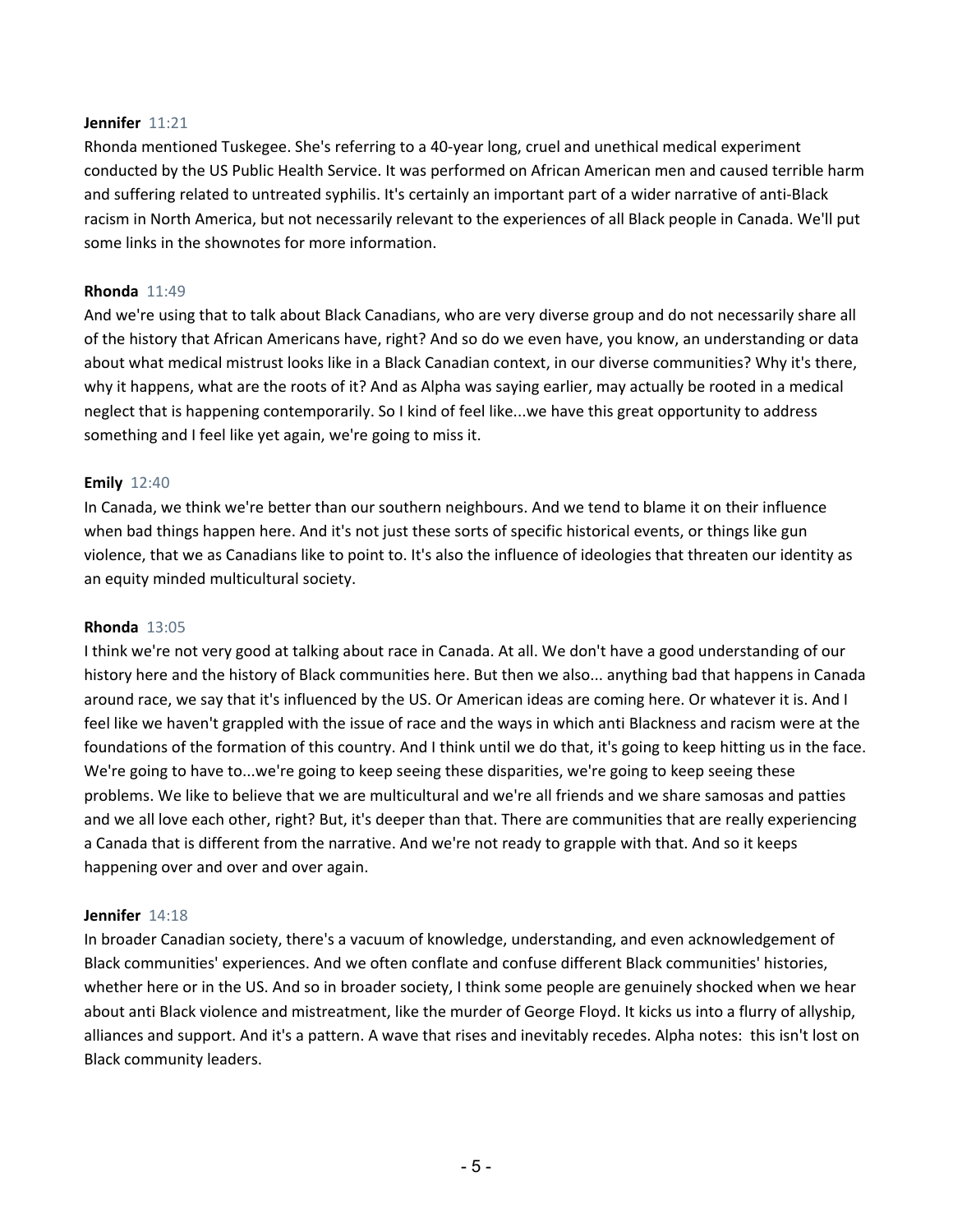### **Alpha** 14:57

One of the community leaders that we were speaking to was saying that up until George Floyd, he wasn't even working off the side of his desk. He didn't have a desk. He literally didn't even have a desk. But at least this little bit of an injection of attention and kind of focus has afforded their particular organization and network with some resources. So now he at least, you know, has a desk! Not a physical desk necessarily, but you know, has some more capacity, some more resources that they could put to capacity building. And talked about it as a bit of a... almost like a frantic effort to do as much as possible, to take advantage of this moment, with the full knowledge and understanding that it is a fleeting moment. Hopefully there's a way to sustain it and to use this opportunity to build the infrastructure necessary so that we are not back in the position that we were in before that pandemic. That we are better resourced and better able to advocate for our communities, that we establish certain initiatives that will have a sustainable impact. But I don't think anybody is nurturing this idea that this attention and focus will stay at the level that that it is.

### **Emily** 16:10

This fleeting moment that Alpha mentioned, where there's been an increase in funding and support for Black communities that wasn't there before? Well, we can try and trace this to a number of things. Perhaps we can attribute some of it to a kind of shocked response to current events, especially the murder of George Floyd and several other high-profile police involved murders of Black women and men. But we can also imagine the panic of government and public health, to discover that the long-standing neglect of racialized communities, including Black communities, has left a gaping hole in terms of how effective a widespread pandemic response can be.

#### **Alpha** 16:49

The unfortunate truth that many of us were... you know... it was not lost to many of us and to many people working in the community, that a lot of the attention and focus had to do with the fact that this was a public health issue, right? That the health of Black communities was intimately connected to the health of the broader public in a way that many did not have to really reckon with prior to the pandemic. And so that came with more attention and more care and more focus. So yeah, I think people are understanding that this is not going to last, but are working to take advantage of this moment as much as possible to mobilize and to build up those resources.

#### **Jennifer** 17:30

So we can't assume that recent attention to the health and health care of Black communities is because of a sudden appreciation of the historical or current needs of underserved communities. We've heard in this episode, and in the previous one, that Black communities have been ringing alarm bells... forever. It's just that now that broader society is impacted, it's suddenly important to pay attention. So if this is indeed a fleeting moment, well, it's a time to act as strategically as possible, as it will all inevitably die down when things return to normal. Which in itself poses another kind of threat.

#### **Rhonda** 18:09

One of the things I always think about - and this came up in our work - is this notion of back to normal. Like back to normal for whom? Because for certain communities, normal was awful, right? If people want change, and not just like these symbolic forms of change, but substantive, sustained, real... "I'm listening to you," "Here's the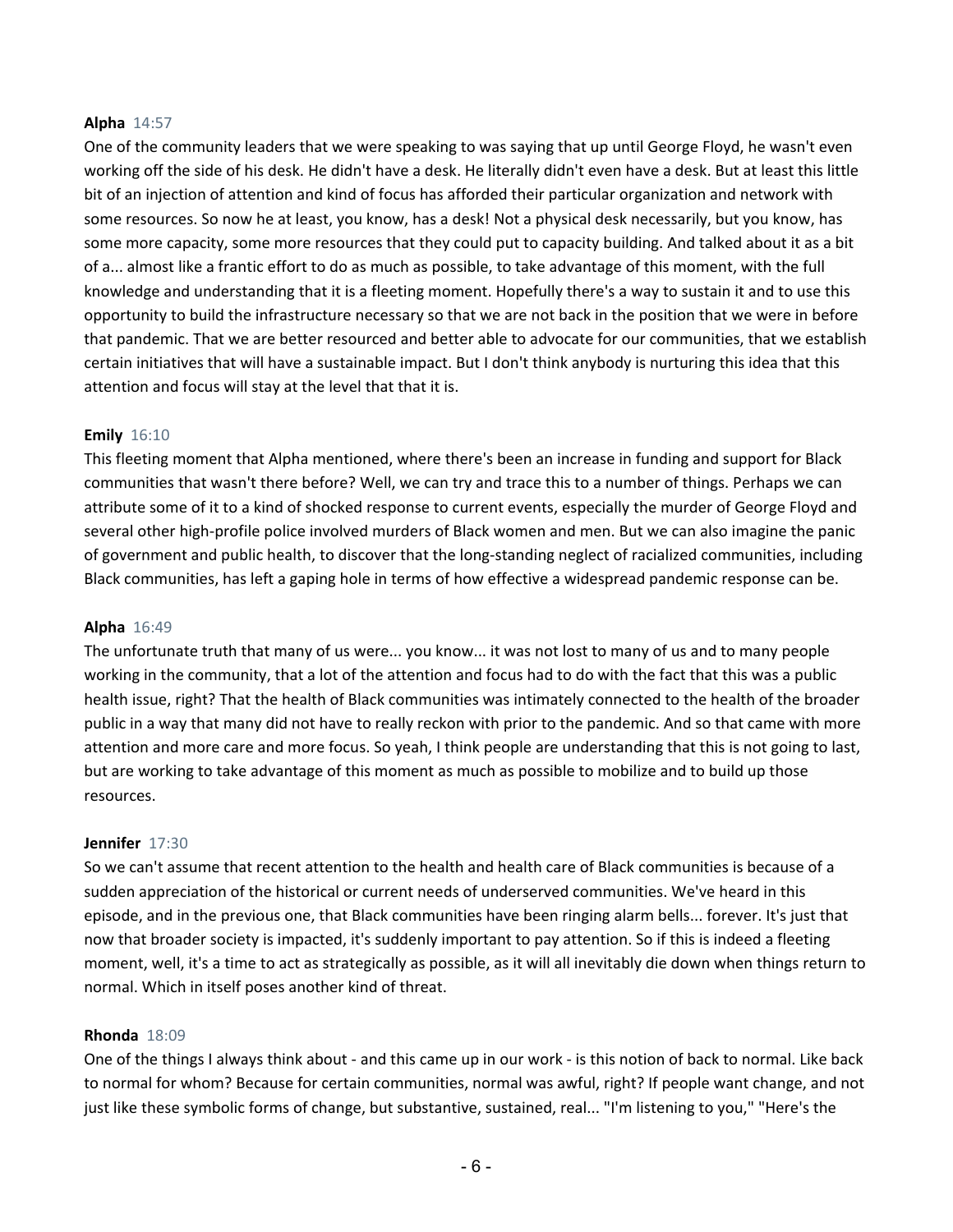issue, us as a community have identified it, what are you going to do?" Right? So when I keep hearing this the slogan of like, "back to normal, this and this and that," it's like, there isn't even a sliver or a consideration that maybe normal wasn't good enough and we need to do something else. And that in of itself, I'm also thinking about.... it's a very subtle form of dismissiveness, or just obliviousness. How does that further contribute to feelings of not being heard, you know, not being important, so on and so forth?

## **Emily** 19:17

So initially, Black communities were left out of the policymaking and planning. But as public health strategies started to roll out, and the response from Black communities wasn't as hoped, well, the public and community engagement engine sparked to life and started to reach out to Black communities. As Alpha describes, it was a double-edged sword.

# **Alpha** 19:39

Many of the folks we spoke to definitely talked to the double-edged sword of awareness and engagement, where people were very interested in like, "Oh, you do Black health right? Okay. Let's so let's figure this out together." And so it definitely, I think it cut both ways. There was an assumption that they... I mean, the level of engagement that some of these policymakers and health systems leaders were expecting of these Black community leaders, you would expect that they were these well-resourced institutions. But they're grassroots initiatives or mid-sized community organizations that are incredibly, in my opinion, criminally under resourced, given the level of work that they're doing on the ground. But there was this desire and an urgency around engaging them and getting them to offload a lot of that the work in terms of responding to this crisis. So yes, I think that engagement definitely spiked, and it's good, it's good, it's important that... we need these people at the table, we need them, really providing some direction and leadership in terms of how to respond to this work. But they also need to be resourced, and in a position to do this in a way that doesn't completely burn out the individuals and the organizations and networks themselves.

## **Jennifer** 21:03

So I just want to give a plug here for the episode that came out just before this one. We spoke with Alpha and Rhonda at length about engagement from Black communities' perspectives. Definitely worth a listen for a more robust discussion on what Alpha just described. Okay, back to this conversation: Rhonda shared her thoughts on engagement and power sharing.

## **Rhonda** 21:23

And I think one of the things too, is that there also has to be power sharing in that process. Because often when they were engaged, it was whatever institutions or entities coming to the table already with something designed or planned. And then they want the Black partner to further legitimize it, rather than engaging and building something together that is rooted in what the community actually wants and needs. And so there's this tension between the community needs these things, and we need to engage. But we don't have any real power. This isn't a real co-design. This isn't a true partnership. And so there's also these negotiations that have to be made. And so I think in these processes, yes, while engagement can go up, we have to think about the kind of engagement that is happening and is it just ticking a box? Or is it actually respectful and interested and one that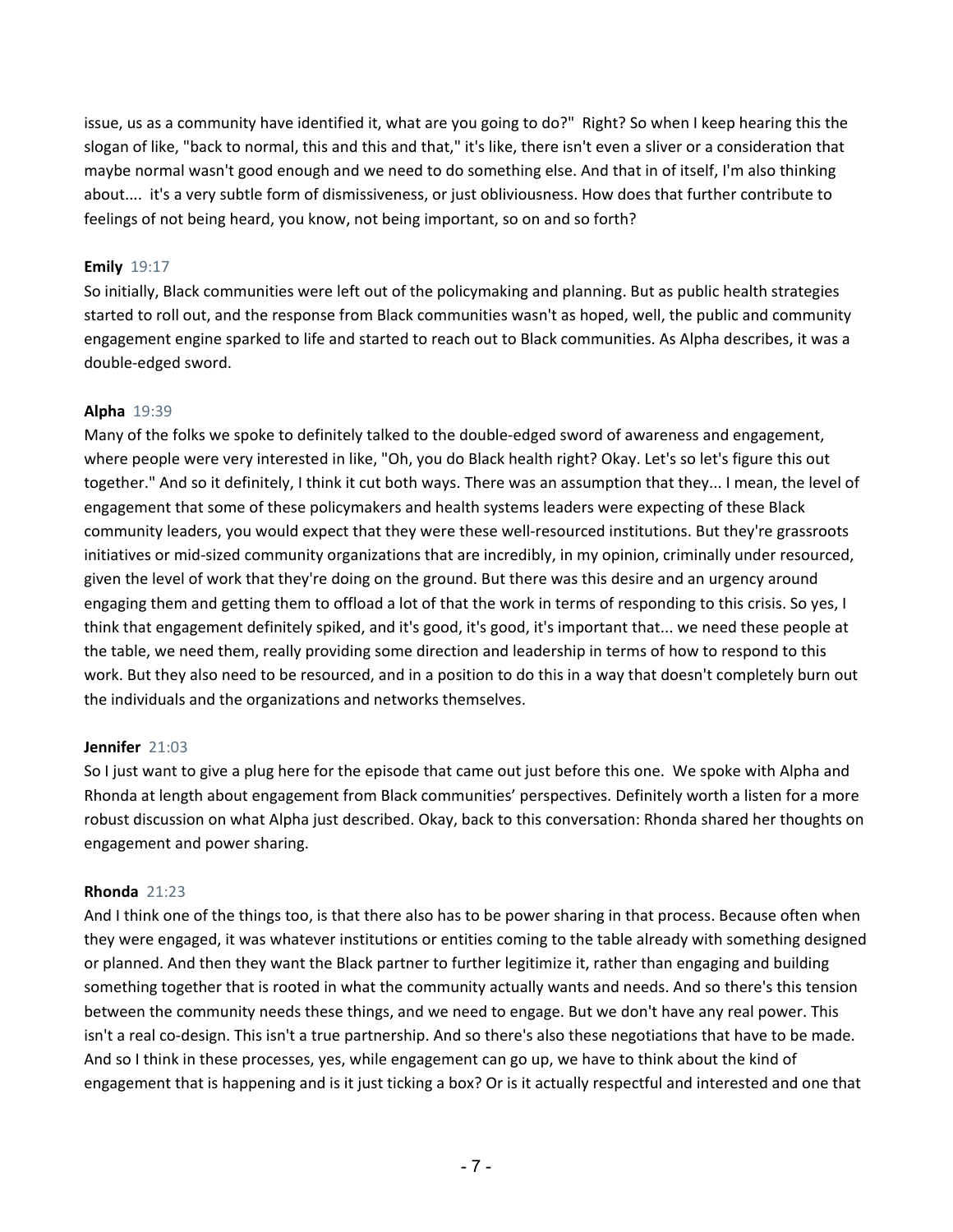is trying to be community led rather than top down still, or like give a veneer of partnership when it isn't true partnership?

# **Emily** 22:35

Well, and harkening again, back to the previous conversation, mainstream engagement doesn't serve Black communities well, and so they continue to figure out creative, strategic and productive ways to get things done. And that doesn't mean never engaging. But it's taking a different shape.

# **Alpha** 22:53

And I think one of the things I was struck by in our conversations, and I've seen sort of on the ground as well, is that Black community leaders are really beginning to - not beginning - but are really setting the terms of their engagement a lot more forcefully and in a more kind of direct way. And I think we've learned a lot from some of you know, I think Indigenous leaders, communicators have really taken a lead on this thinking of the development of like the OCAP principles that govern the ways in which researchers can, you know, engage in research [fades]

# **Emily** 23:29

So OCAP stands for Ownership, Control, Access, and Possession. It's a set of principles that outlines First Nations jurisdiction over information about their communities and community members.

# **Alpha** 23:42

... and I see a lot of that beginning to... that sort of spirit of taking the reins. I see that happening with various Black communities as well, where they're recognizing and really pushing back against some of what Rhonda just described in terms of engagement on someone else's terms, engagement in ways that is not equitable, and saying no if necessary, when those terms are not favourable for Black communities.

## **Rhonda** 24:14

I think it's very important for us to make space for Black people to speak for themselves. And to define the parameters... I would say the parameters of the discourses that are taking place in society. Because what I've noticed with COVID, and with all of these health issues, it's other people who are not in the community who are deciding what is important, what is a priority. What does medical mistrust look like? They are defining what that means, and the conversations they're having looked nothing like the conversations that the actual community are having.

## **Jennifer** 24:54

So this is one of the major focal points of public engagement, patient engagement, whatever engagement. There's an understanding that there are many conversations happening that people who make decisions either ignore or don't get to hear or maybe don't even know are happening. So the solution is to set up formal engagement processes, which bring in a variety of people to sort of embody different perspectives....

**Emily** 25:19 So like... diversity!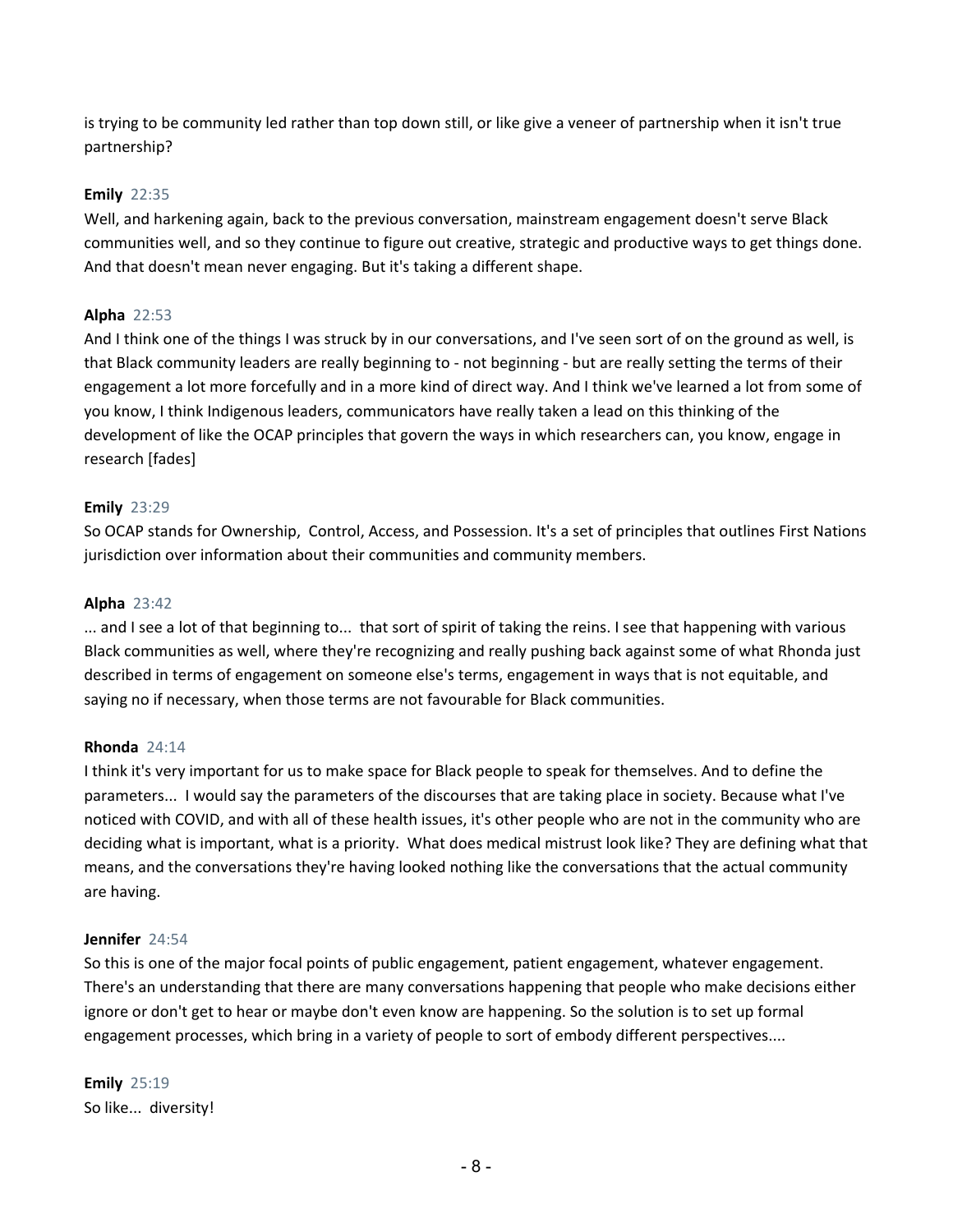### **Jennifer** 25:21

Yes, like diversity [laughs]. We've chipped away at the problems with this approach in a number of episodes. But what we haven't talked about much are alternatives or other ways of addressing this disconnect.

## **Emily** 25:33

Right. So we're quite familiar with the idea of lived experience when it comes to patient advisors or patient partners. But we haven't talked as much about the value of researchers sharing a common background with the community in which they're conducting their work.

### **Jennifer** 25:49

Okay, so I want to just back up a second and acknowledge that neither of us are members of a Black community. Emily, you're white...

### **Emily** 25:57

Correct, primarily of British descent.

### **Jennifer** 26:00

And I have a mixed background. I'm Norwegian and Chinese. So from our joint perspective, when we talk about the experiences of Black communities, we're obviously not talking from personal identity or experience. We're outsiders. So for us, these episodes about engagement in Black communities? Well, it's important that they're rooted in community perspectives.

## **Emily** 26:23

Right. And so Alpha and Rhonda's work helps us to bridge that gap. And so with that context, we asked them about being Black researchers themselves, researching issues in Black communities. And what that lens brings to the work.

## **Rhonda** 26:37

I just think, as a researcher, lived experience matters. I think there are, again... the Black community is very diverse, but depending on the section of the Black community that you are part of, there are linguistic, cultural, just social norms. There's ways that even just culturally, I'm thinking about that we communicate just with sounds and just facial expressions. There's just a way of knowing and a way of being that is distinct. And I don't think that's something that you can teach in a methodology course in grad school. And so I think there... as much as research, we like to think of research as this super objective, you know, straight-laced thing, lived experience can actually enrich the work. Because there are things that you understand just by the way somebody sometimes says something to you. Or the way that they respond. Or maybe even like the little sounds that they may make. You have a deeper understanding of what that means that other people may miss. So I think it is very, very valuable for Black researchers to be doing this work, to also be supported in doing this work. And also to be funded to do this work. Because until we get the real narratives from Black people about what it is that they're experiencing, in all of its intersecting and complex ways, we're going to keep trying to impose other people's ways of seeing the world onto them.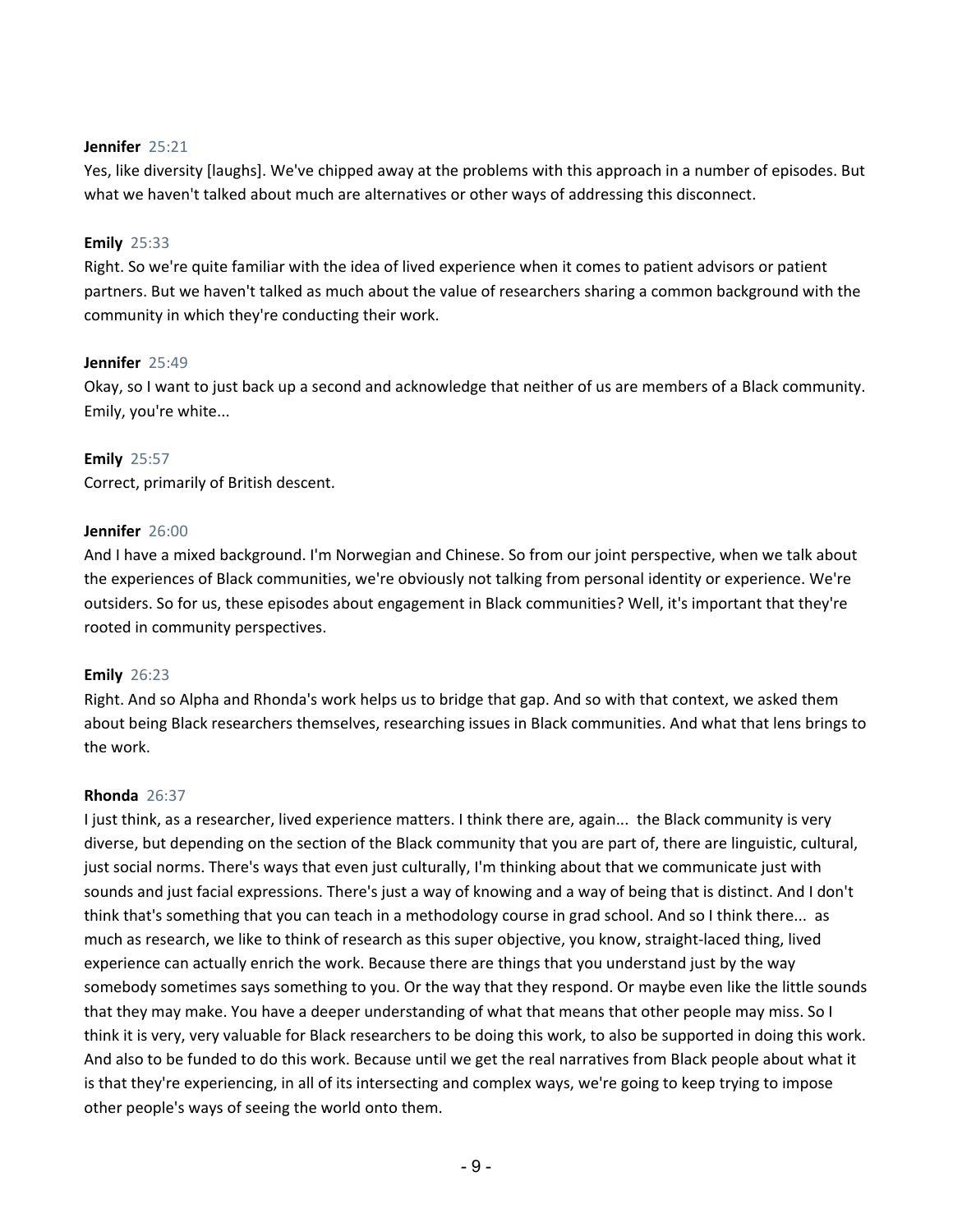# **Emily** 28:22

Having that shared experience or identity is not just about having a heightened awareness to cultural or linguistic nuances, or perhaps building trust more quickly. As Alpha describes, it's also about reorienting or even redefining the nature of the relationship between academia and Black communities.

# **Alpha** 28:40

I think historically, Black people's lived experiences, along with many other communities has been seen - and there's a sort of a colonial legacy here - has been seen as data and like data points, but not seen as a legitimate kind of framework and theoretical framework and rigour in the way that Rhonda was just describing. And so there's been a very extractive relationship between the academy and Black experiences. You get to address that in a way that, you know, that's more, there's a more sort of systematic and integrated way in which you can engage with and learn from Black experiences as data... but also as an analytical framework and theoretical framework when you are yourself a Black researcher. I had a lot of moments like that. I don't know about you, Rhonda. But in our conversations with this research, where you sort of have these moments where lots has been said without anything being said. Or you were able to kind of get right into a conversation in a way that you recognize wouldn't have been possible if there was not this shared understanding and also a certain level of trust. Sometimes as a Black person in these spaces, it can be tedious and you have your moments where you're just like, well why, why do we have to start here? So you definitely have those moments. And I think that's why it's so important to have spaces where you can debrief and have support and have people to understand that. And so it's been great working with Rhonda on this, because we can, you know, sort of debrief and just be like... "listen," and then she says, "Yes, I know." And then we find a way together. And so that's an important maybe survival tactic that accompanies this work. I think we just need more of us here. And as Rhonda said, it needs to be validated and supported both in terms of the platforms that are provided for this work, as well as the actual resources.

**Jennifer** 30:49 Hi, Emily.

**Emily** 30:50 Hey, Jen.

## **Jennifer** 30:52

So our topic is ostensibly health policy engagement and Black communities. But really, at the heart of it, we're talking about the work of Black communities to address their health and healthcare needs. Now, in that light, from the perspective of Black communities, the diversity efforts we see in mainstream engagement spaces just really don't cut it.

## **Emily** 31:13

Yeah, exactly. I mean, I think what I heard, and this is really a culmination of both our conversations with Alpha and Ronda, was the importance of increasing the number of Black researchers and research teams, prioritizing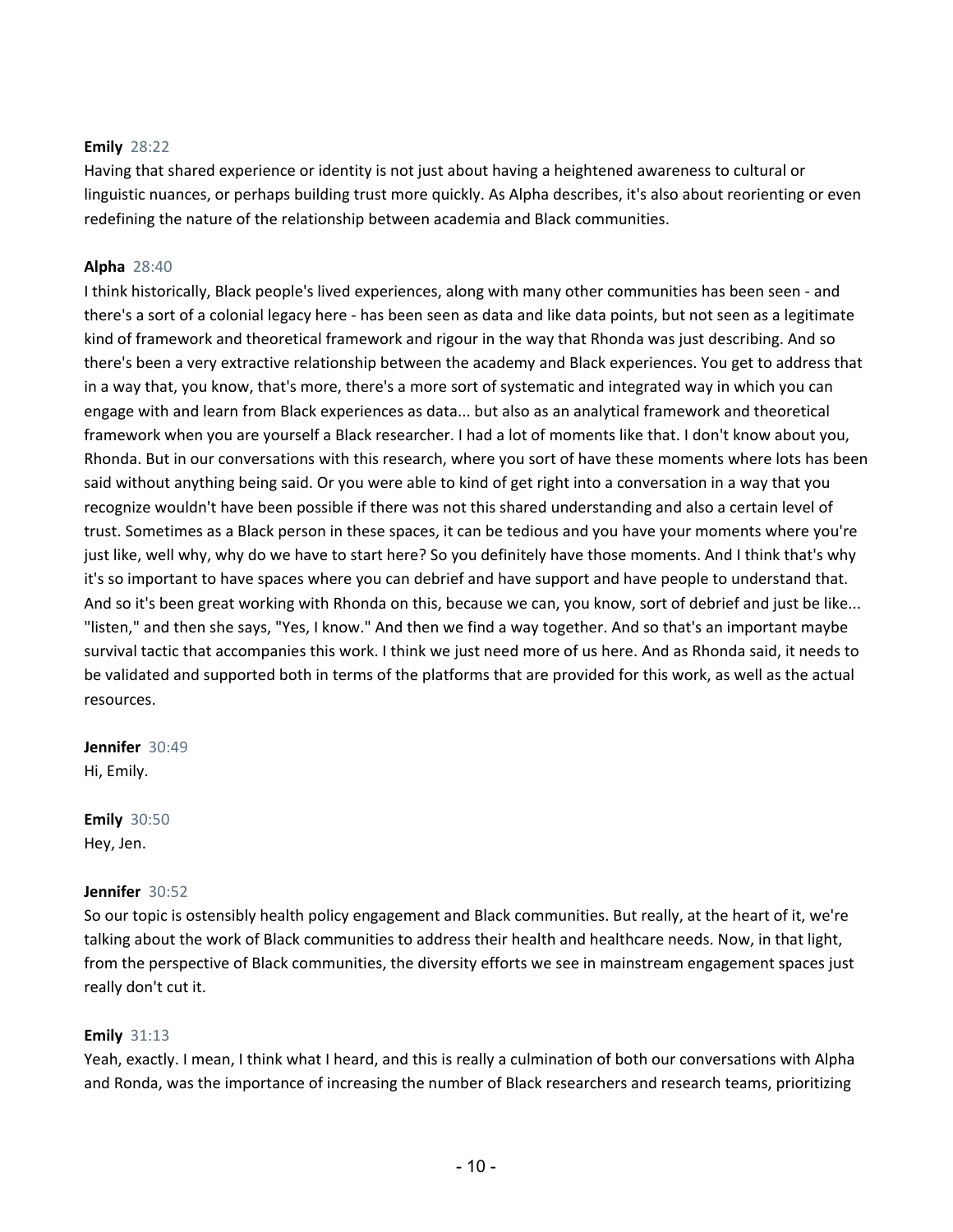Black community needs and interest, and improving funding and support for Black Community Health Initiative, especially those that are Black led.

# **Jennifer** 31:36

I think anyone listening to these episodes, at least I hope so, will know that anti Black racism impacts the health and well-being of Black communities. But what I really hope comes across is that anti Black racism shows up in a multitude of ways that goes unexamined by broader society. From how we describe Black communities as being hard to reach, to how we disregard or penalize activism and protest, to how we expect Black community leaders to participate in formal processes of engagement while devaluing the work they've already been doing. We talk about diversity. But what's actually needed is a true and honest reckoning with historical and current racism in Canada.

# **Emily** 32:20

Yeah, we haven't shed our colonial legacy, we're now just more polite about it. And we've made it more systemic - these formal processes of engagement are increasingly integrated into health systems … and they seem to have become the only legitimate ways to hear from the public. While protest and activism are not. This essentially establishes formal engagement as a kind of gatekeeper to legitimacy. For strategic reasons, it makes sense that people will feel compelled to participate.

# **Jennifer** 32:52

This idea of legitimacy extends well beyond engagement processes to legitimacy of knowledge, of experience, of expertise - all the things we've talked about before, particularly about patient engagement. A lot of people see patient engagement as acknowledgement of essentially the legitimacy of patient perspectives. But we know this is a problematic or at least incomplete view. The way engagement is practiced often not only reinforces the status quo, but rationalizes it. And it's often on the backs of people who are there with sincere intentions of making a positive impact.

## **Emily** 33:29

Right, so we can see the immense challenge that Black communities are up against. There are significant health disparities and inequities related to access to good health care, which are further entrenched by underfunding and lack of resources. So with that set of realities, communities are essentially picking up the slack and doing the work themselves.

## **Jennifer** 33:51

And underlying all of this, the cause really, is systemic anti-Black racism. But the broader society often refuses to even name it, or even see it. We've developed very sophisticated ways to disguise it even to ourselves. In a previous episode, Nav Persaud called it "anti-racist pantomime". And we're very good at that. We want to feel good about ourselves, which requires that we craft a story and even alternate history that better fits our narratives about Canadian values. And for Black communities, and many others who experienced this pantomime, this must seem like an impenetrable wall.